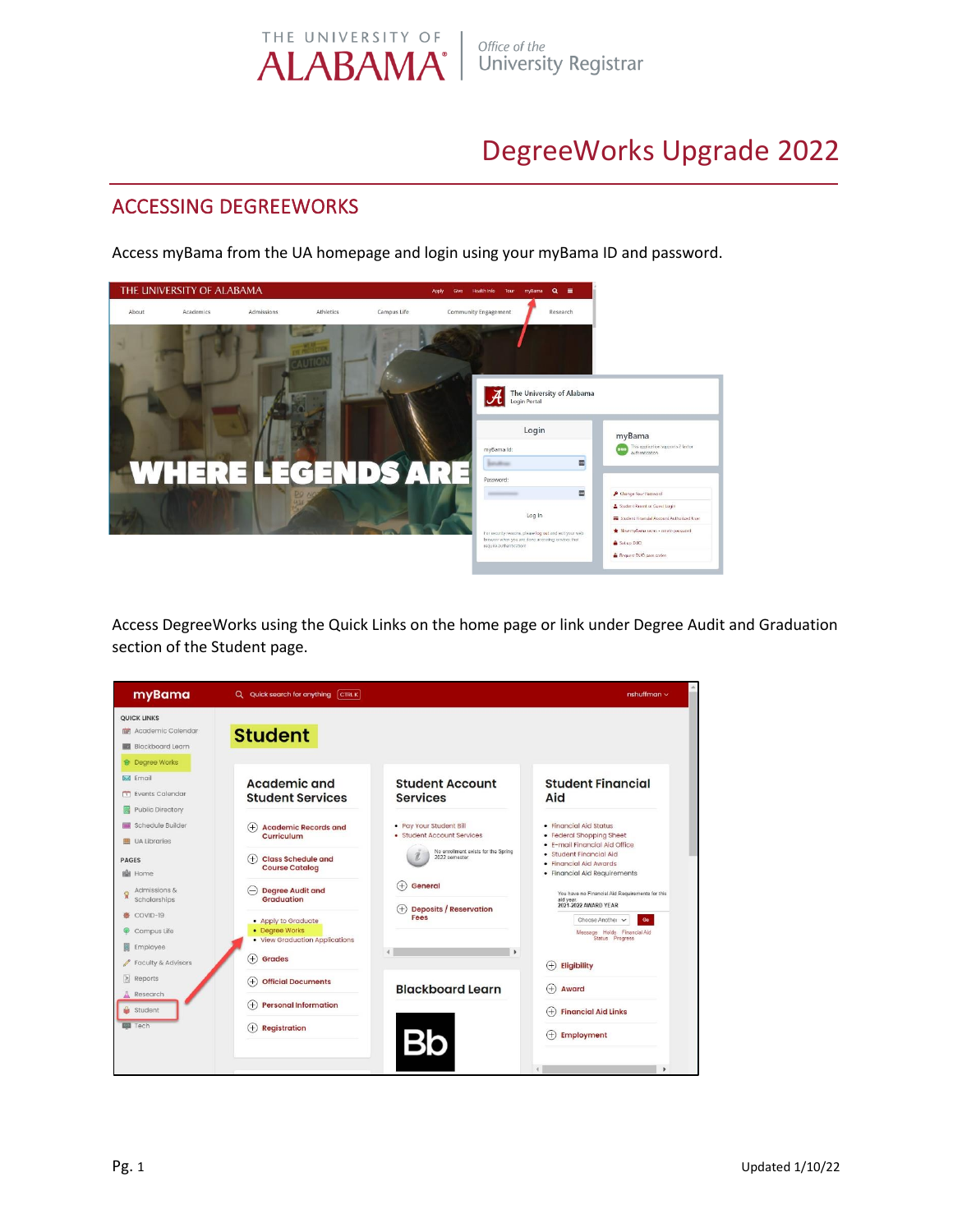THE UNIVERSITY OF Office of the **ALABAMA** University Registrar

### **Worksheets**

The worksheet is made up of blocks containing detailed information about the degree requirements. The GPA calculator can be found using the 'more options' menu in the top right -hand corner.

- Graduation Desired GPA based on hours and current GPA
- Term Calculate expected GPA based on 'what-if' grades
- Advice Desired GPA based on current GPA and hours earned

Academic program information is shown in the first block. This information is based on your student record and is updated nightly. Degree Progress and optional views can be found in the next block.

| Data refreshed 03/31/2022 10:11 PM                                                               |                                                        |                                                                 |
|--------------------------------------------------------------------------------------------------|--------------------------------------------------------|-----------------------------------------------------------------|
| CWID.                                                                                            | Student Name<br>$\times$                               | Degree<br>Bachelor of Arts                                      |
| Advanced search                                                                                  |                                                        |                                                                 |
| Level Undergraduate<br>Classification Senior                                                     | College Arts & Sciences<br>Degree Art History, BA      | Major Art History                                               |
| Standing Good Standing as of Spring 2022                                                         | <b>Alternate Pin Cleared Yes</b><br>Placement MATH 005 | <b>Overall Credits Earned 95</b><br><b>UA Credits Earned 95</b> |
|                                                                                                  |                                                        |                                                                 |
|                                                                                                  |                                                        |                                                                 |
|                                                                                                  |                                                        |                                                                 |
|                                                                                                  |                                                        |                                                                 |
| What-If<br>Financial Aid                                                                         | Athletic Eligibility                                   | View historic audit<br>03/10/2022 at 9:01 AM UG/AB              |
|                                                                                                  |                                                        |                                                                 |
| Format<br>$\checkmark$<br><b>Student View</b>                                                    | <b>Degree progress</b>                                 | ◡                                                               |
|                                                                                                  | Overall GPA<br>7%                                      | <b>PROCESS</b><br>In-progress classes<br>Preregistered classes  |
| <b>UA GPA 4.000</b><br>Academic.<br><b>Registration Checklist</b><br><b>Graduation Checklist</b> | 4.000                                                  |                                                                 |

Specific degree requirements, general education requirements, major, minor, ancillary, electives, courses not counting towards a degree, and notes each have their own blocks. Use the arrow or the expand all options to view details for each block.

|             | Audit date 03/10/2022 9:01 AM                                                                                                                                                                            |          |                               | Expand all v |
|-------------|----------------------------------------------------------------------------------------------------------------------------------------------------------------------------------------------------------|----------|-------------------------------|--------------|
|             | <b>Bachelor of Arts</b><br><b>INCOMPLETE</b><br>Credits required: 120 Credits applied: 0 Catalog year: 2021-2022 GPA: 0.000                                                                              |          |                               |              |
|             | <b>General Education - Arts &amp; Sciences</b><br>INCOMPLETE<br>Catalog year: 2021-2022 GPA: 0.000                                                                                                       |          |                               |              |
|             | Major in Art History<br>INCOMPLETE<br>Credits required: 39 Credits applied: 0 Catalog year: 2021-2022 GPA: 0.000                                                                                         |          |                               | $\checkmark$ |
|             | <b>Upper Level Courses-AS</b><br>INCOMPLETE<br>Catalog year: 2021-2022 GPA: 0.000                                                                                                                        |          |                               | $\checkmark$ |
|             | Ancillary Requirements in Art History<br>INCOMPLETE<br>Catalog year: 2021-2022 GPA: 0.000                                                                                                                |          |                               |              |
| Legend<br>◎ | Complete                                                                                                                                                                                                 | $\circ$  | Not complete                  |              |
| $\circ$     | Complete (with classes in-progress)                                                                                                                                                                      | $\omega$ | Nearly complete - see advisor |              |
| 南           | Prerequisite                                                                                                                                                                                             | $\circ$  | Any course number             |              |
| (R)         | Repeated class                                                                                                                                                                                           |          |                               |              |
|             | <b>Disclaimer</b>                                                                                                                                                                                        |          |                               |              |
|             | You are encouraged to use this degree audit report as a guide when planning your progress toward completion of the above requirements. Contact your academic advisor for assistance in interpreting this |          |                               |              |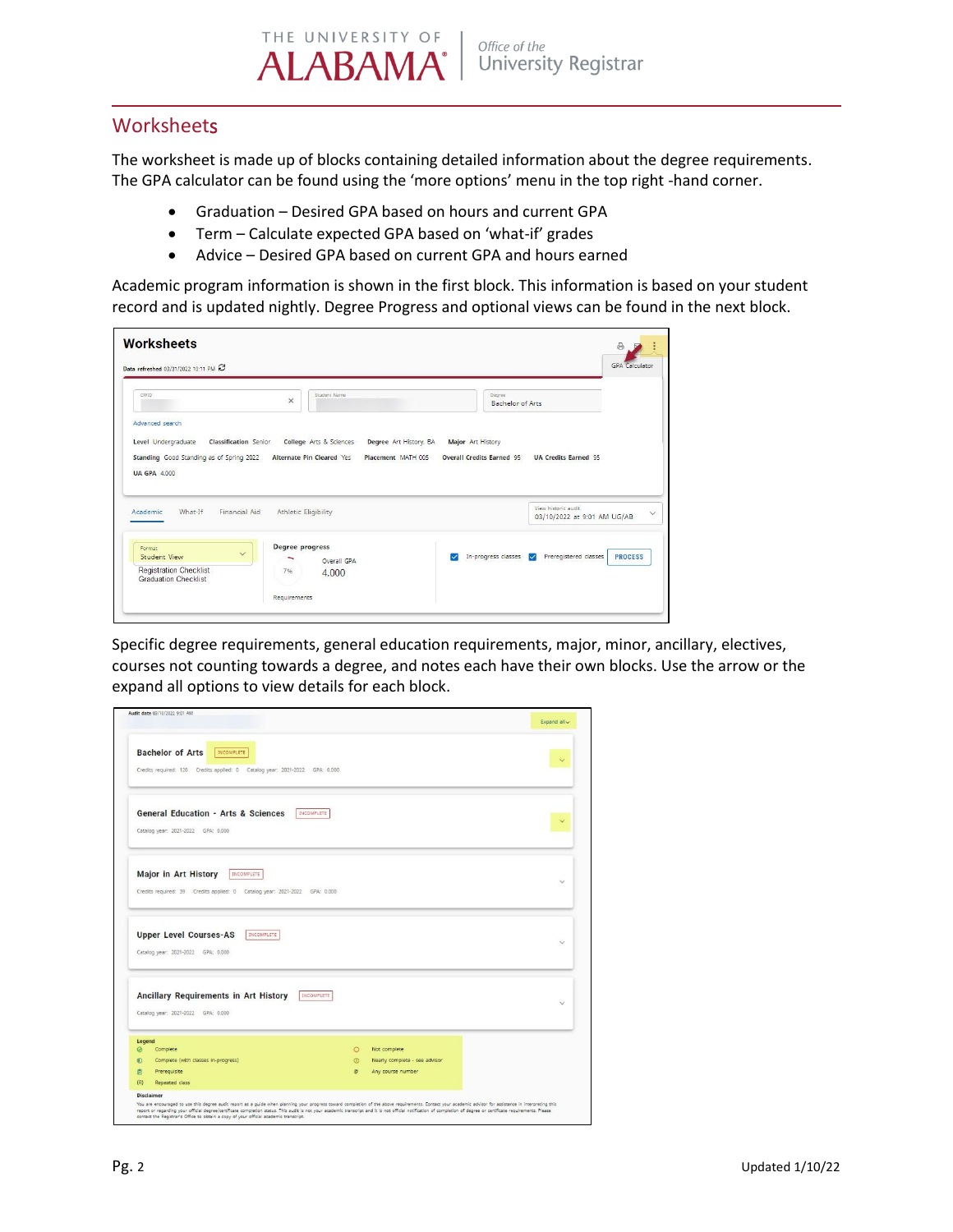

As requirements are met, the status symbol will change from a red circle to green check. A blue halfcircle denotes the course is 'in-progress' or the student is currently enrolled in that course.

'Still Needed' links lead to detailed information about the course or a list of courses meeting the requirement**.** 

**Courses that meet Gen. Ed. requirements are up-to-date as of the current term. THEY ARE NOT RETROACTIVE. Exceptions to this must be approved by the Office for Academic Affairs.** 

|   | <b>General Education - Arts &amp; Sciences</b>      | <b>INCOMPLETE</b> |                                                                                                                                                                         |
|---|-----------------------------------------------------|-------------------|-------------------------------------------------------------------------------------------------------------------------------------------------------------------------|
|   | Catalog year: 2021-2022 GPA: 0.000                  |                   |                                                                                                                                                                         |
|   |                                                     |                   | A maximum of 6 hours in any one department may be applied to the Humanities, Literature, and Fine Arts and the History and Social and Behavioral Sciences requirements. |
| ∩ | <b>FRESHMAN COMPOSITION</b>                         |                   |                                                                                                                                                                         |
|   | ◯ Freshman Composition I                            | Still needed:     | 3 Credits in EN 101 or 104 or 120인                                                                                                                                      |
|   | ◯ Freshman Composition II                           | Still needed:     | 3 Credits in EN 102년 or 103년 or 104 or 121년                                                                                                                             |
| ∩ | FOREIGN LANGUAGE OR COMPUTER<br><b>REQUIREMENTS</b> | Still needed:     | Choose from 1 of the following:                                                                                                                                         |
|   | ◯ Foreign Language Option 1                         |                   | 6 to 8 Credits in sequence from 101/102 FL Courses (Click For List)                                                                                                     |
|   | ◯ Foreign Language Option 2                         |                   | 1 Class in FR 103 or GN 103 or SP 103 or RUS 111 or 112 or SP 104                                                                                                       |
|   | ◯ Foreign Language Option 3                         |                   | 3 Credits from 201/202 Foreign Language Courses                                                                                                                         |
|   | $\bigcap$ Computer                                  |                   | 6 Credits from C Courses (Click For List)                                                                                                                               |
|   | HUMANITIES, LITERATURE & FINE ARTS                  |                   |                                                                                                                                                                         |
|   | $\cap$ Fine Arts                                    | Still needed:     | 3 Credits from FA Courses (Click For List)                                                                                                                              |
|   | $\bigcap$ Literature                                | Still needed:     | 3 Credits from L Courses (Click For List)                                                                                                                               |
|   | Humanities, Literature, Fine Arts                   | Still needed:     | 6 Credits from HU/L/FA Courses (Click For List)                                                                                                                         |
| ∩ | HISTORY AND SOCIAL & BEHAVIORAL<br><b>SCIENCES</b>  |                   |                                                                                                                                                                         |
|   | $\bigcap$ History                                   | Still needed:     | 3 Credits from HI Courses (Click For List)                                                                                                                              |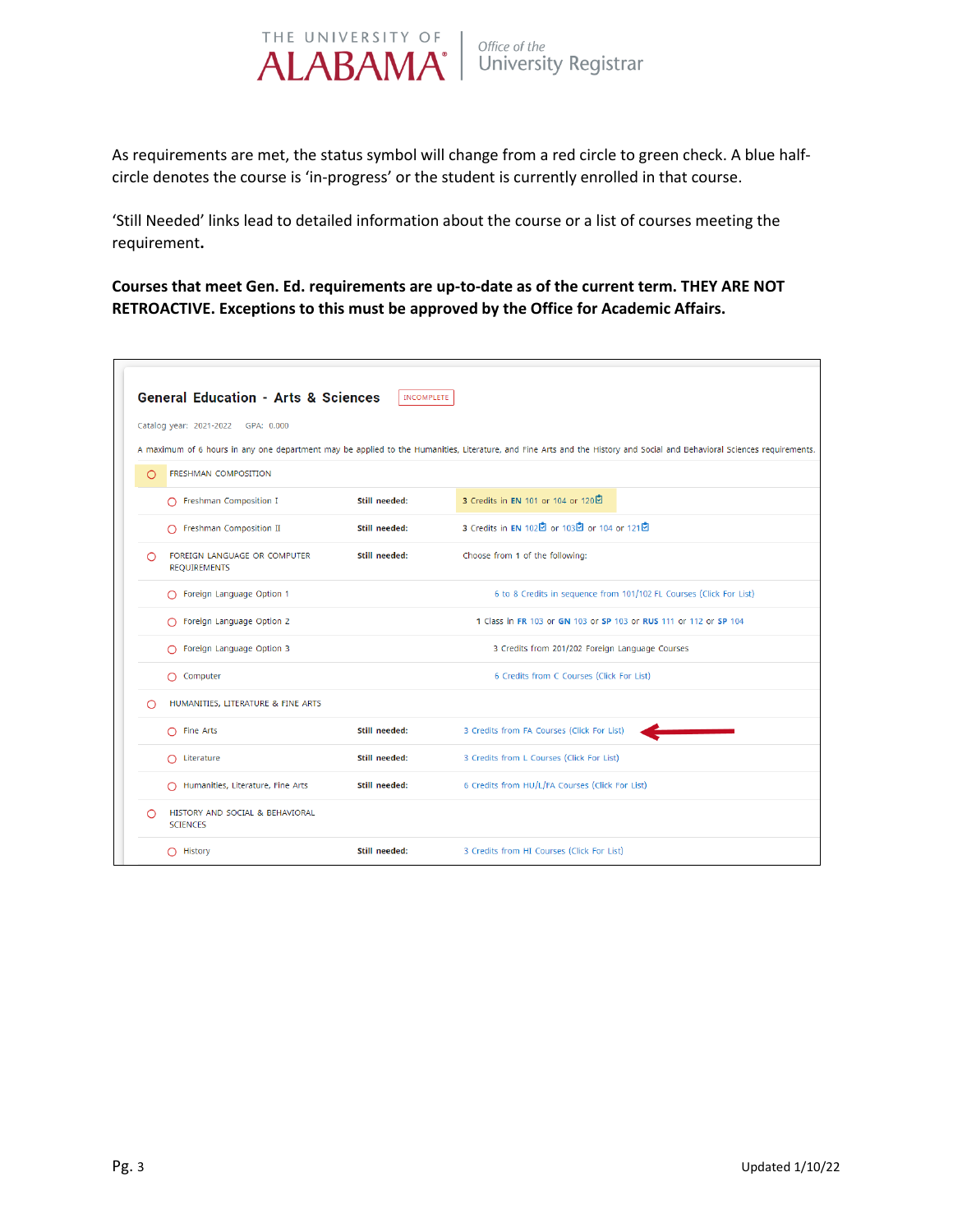

'In-Progress' next to the block means the student is registered for the last course required to complete the block.

'Incomplete' means there are outstanding requirements

'Complete' will only display once all requirements have been completed.

|   | <b>General Education - Commerce &amp; Business Admin</b><br>Catalog year: 2020-2021<br>GPA: 2.894                                                                                                                                                                                                                                                                                                                                                     |                 | IN-PROGRESS                                                                                        | block.                        |                | Student has registered for the last<br>course required to complete the | $\land$                     |
|---|-------------------------------------------------------------------------------------------------------------------------------------------------------------------------------------------------------------------------------------------------------------------------------------------------------------------------------------------------------------------------------------------------------------------------------------------------------|-----------------|----------------------------------------------------------------------------------------------------|-------------------------------|----------------|------------------------------------------------------------------------|-----------------------------|
|   |                                                                                                                                                                                                                                                                                                                                                                                                                                                       | Course          | Title                                                                                              | Grade                         | <b>Credits</b> | Term                                                                   | Repeated                    |
| ⊝ | FRESHMAN COMPOSITION                                                                                                                                                                                                                                                                                                                                                                                                                                  |                 |                                                                                                    |                               |                |                                                                        |                             |
|   | ⊙ Freshman Composition I                                                                                                                                                                                                                                                                                                                                                                                                                              | EN 101          | <b>English Composition</b>                                                                         | B+                            | 3              | Fall 2017                                                              |                             |
|   |                                                                                                                                                                                                                                                                                                                                                                                                                                                       | Satisfied by:   | UCOR101 - THINKING AND WRITING ACROSS CU - Duquesne University                                     |                               |                |                                                                        |                             |
|   | ⊙ Freshman Composition II                                                                                                                                                                                                                                                                                                                                                                                                                             | EN 102          | <b>English Composition</b>                                                                         | B                             | 3              | Spring 2018                                                            |                             |
|   |                                                                                                                                                                                                                                                                                                                                                                                                                                                       | Satisfied by:   | UCOR102 - IMAGINATIVE LIT AND CRITICAL W - Duquesne University                                     |                               |                |                                                                        |                             |
| ഩ | WRITING REQUIREMENTS                                                                                                                                                                                                                                                                                                                                                                                                                                  |                 |                                                                                                    |                               |                |                                                                        |                             |
|   | Managerial Communication Strategies                                                                                                                                                                                                                                                                                                                                                                                                                   | <b>GBA 300</b>  | <b>Business Communications</b>                                                                     | A                             | 3              | Fall 2021                                                              |                             |
|   |                                                                                                                                                                                                                                                                                                                                                                                                                                                       |                 |                                                                                                    |                               |                |                                                                        |                             |
|   | 6 Strategic Management                                                                                                                                                                                                                                                                                                                                                                                                                                | GBA 490         | Strategic Management                                                                               | IP.                           | (3)            | Spring 2022                                                            |                             |
|   | <b>Culverhouse Lower Division Requirements</b><br>Catalog year: 2020-2021 GPA: 2.888                                                                                                                                                                                                                                                                                                                                                                  |                 | <b>INCOMPLETE</b><br>registered.                                                                   | for which the student has not |                | There is an outstanding requirement                                    |                             |
|   | Unmet conditions for this set of requirements:<br>You must earn 61 credits and have a GPA of 2.5 (2.0 for General Business majors) before you can be admitted to the upper division and take upper division courses. You will also<br>need 22-24 hours of general elective credits to complete this major. That number will be reduced if you choose to complete a concentration, minor, or second/third major. See<br>your advisor for more details. | Course          | 21-23 credits are required. You currently have 18, you still need at least 3 more credits<br>Title | Grade                         | <b>Credits</b> | Term                                                                   | $\wedge$<br><b>Repeated</b> |
| の | Principles of Microeconomics                                                                                                                                                                                                                                                                                                                                                                                                                          | EC 110          | Prin of Microeconomics                                                                             | А                             | 3              |                                                                        |                             |
|   |                                                                                                                                                                                                                                                                                                                                                                                                                                                       | Satisfied by:   | EC103 - MICROECONOMICS - Erie Community College System                                             |                               |                | Spring 2019                                                            |                             |
| O | Intro to Accounting                                                                                                                                                                                                                                                                                                                                                                                                                                   | Still needed:   | 4 Credits in AC 210回 or 211回                                                                       |                               |                |                                                                        |                             |
| ◎ | Calculus Requirement                                                                                                                                                                                                                                                                                                                                                                                                                                  | <b>MATH 121</b> | Calculus & Applications                                                                            | c                             | 3              | Fall 2020                                                              |                             |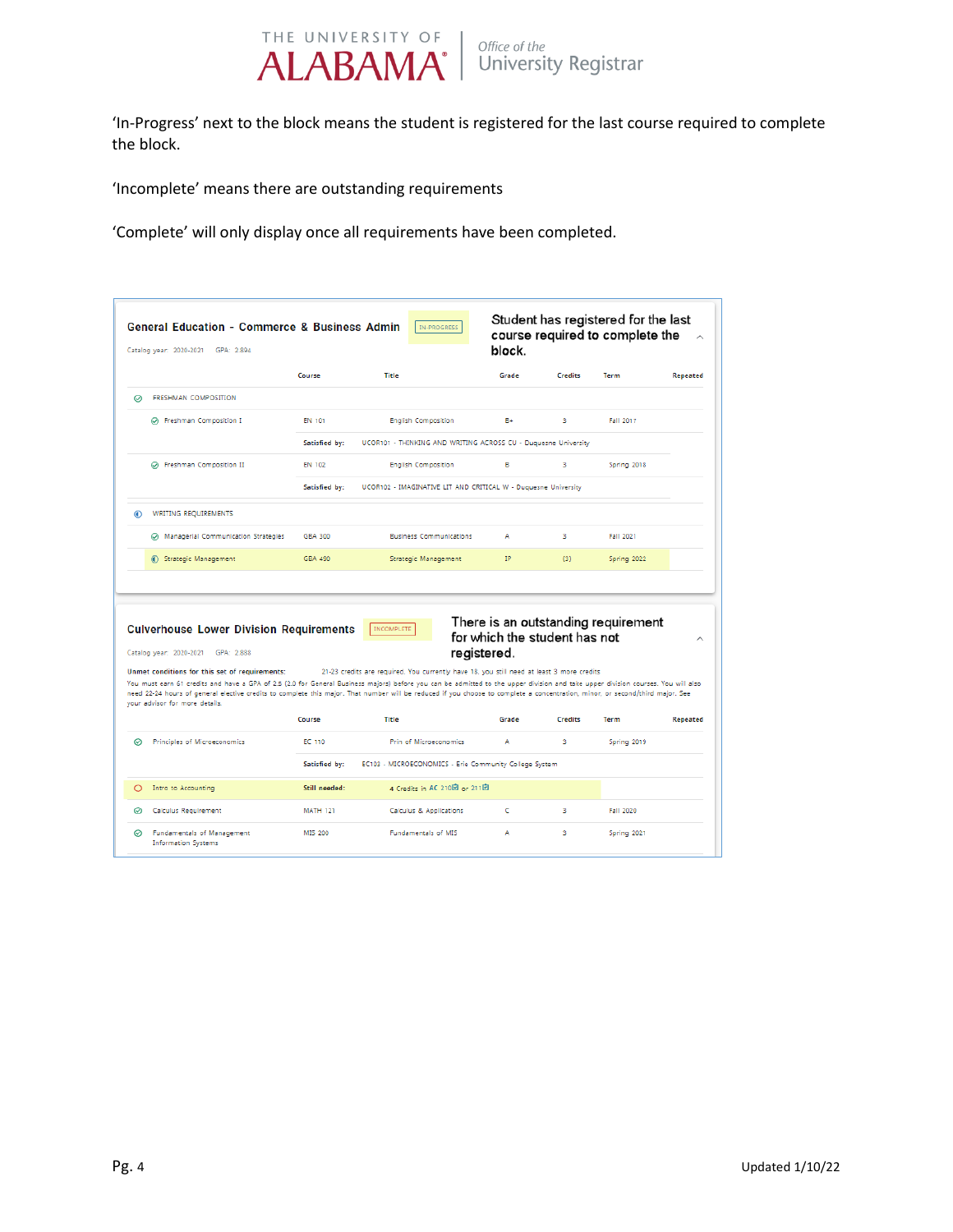#### THE UNIVERSITY OF Office of the **ALABAMA University Registrar**

### WHAT-IF

The What-If feature allows you to see how an academic program change will impact your degree progress. You can select a different degree program or add a major/concentration/concentration to see where your earned hours will fit in the new program of study.

| Data refreshed 03/31/2022 10:11 PM<br><b>Student Name</b><br>CWID<br>Degree<br>$\times$<br><b>Bachelor of Arts</b><br>Macdonald, Norm Ourtest<br>13000000<br>Advanced search<br>Level Undergraduate<br><b>Classification Senior</b><br><b>College</b> Arts & Sciences<br>Degree Art History, BA<br>Major Art History<br><b>Overall Credits Earned 95</b><br>Standing Good Standing as of Spring 2022<br><b>Alternate Pin Cleared Yes</b><br>Placement MATH 005<br><b>UA Credits Earned 95</b><br><b>UA GPA 4,000</b><br>View historic audit<br>What-If<br>Academic<br><b>Financial Aid</b><br><b>Athletic Eligibility</b><br>03/10/2022 at 9:01 AM UG/AB<br><b>Degree progress</b><br>Format<br>$\checkmark$ | <b>Worksheets</b>   |             |                     |                       | $\triangleright$<br>$\boxtimes$ | ÷            |
|--------------------------------------------------------------------------------------------------------------------------------------------------------------------------------------------------------------------------------------------------------------------------------------------------------------------------------------------------------------------------------------------------------------------------------------------------------------------------------------------------------------------------------------------------------------------------------------------------------------------------------------------------------------------------------------------------------------|---------------------|-------------|---------------------|-----------------------|---------------------------------|--------------|
|                                                                                                                                                                                                                                                                                                                                                                                                                                                                                                                                                                                                                                                                                                              |                     |             |                     |                       |                                 |              |
|                                                                                                                                                                                                                                                                                                                                                                                                                                                                                                                                                                                                                                                                                                              |                     |             |                     |                       |                                 |              |
|                                                                                                                                                                                                                                                                                                                                                                                                                                                                                                                                                                                                                                                                                                              |                     |             |                     |                       |                                 |              |
|                                                                                                                                                                                                                                                                                                                                                                                                                                                                                                                                                                                                                                                                                                              |                     |             |                     |                       |                                 |              |
|                                                                                                                                                                                                                                                                                                                                                                                                                                                                                                                                                                                                                                                                                                              |                     |             |                     |                       |                                 |              |
|                                                                                                                                                                                                                                                                                                                                                                                                                                                                                                                                                                                                                                                                                                              |                     |             |                     |                       |                                 |              |
|                                                                                                                                                                                                                                                                                                                                                                                                                                                                                                                                                                                                                                                                                                              |                     |             |                     |                       |                                 |              |
|                                                                                                                                                                                                                                                                                                                                                                                                                                                                                                                                                                                                                                                                                                              |                     |             |                     |                       |                                 |              |
|                                                                                                                                                                                                                                                                                                                                                                                                                                                                                                                                                                                                                                                                                                              |                     |             |                     |                       |                                 |              |
|                                                                                                                                                                                                                                                                                                                                                                                                                                                                                                                                                                                                                                                                                                              |                     |             |                     |                       |                                 | $\checkmark$ |
|                                                                                                                                                                                                                                                                                                                                                                                                                                                                                                                                                                                                                                                                                                              |                     |             |                     |                       |                                 |              |
| 7%<br>4.000                                                                                                                                                                                                                                                                                                                                                                                                                                                                                                                                                                                                                                                                                                  |                     |             |                     |                       |                                 |              |
| Requirements                                                                                                                                                                                                                                                                                                                                                                                                                                                                                                                                                                                                                                                                                                 | <b>Student View</b> | Overall GPA | In-progress classes | Preregistered classes | <b>PROCESS</b>                  |              |

To use the What-If feature, select the What-If link just below the academic information block.

Select the program changes you are interested in seeing and click the Process button.

| <b>What-If Analysis</b>     |              |                                                |              |                                     | $\wedge$                       |
|-----------------------------|--------------|------------------------------------------------|--------------|-------------------------------------|--------------------------------|
| Use current curriculum<br>□ |              | In-progress classes<br>V Preregistered classes |              |                                     |                                |
| Program                     |              |                                                |              |                                     |                                |
| Catalog year *<br>2021-2022 | $\checkmark$ | Degree *<br><b>Bachelor of Arts</b>            | $\checkmark$ | Level <sup>*</sup><br>Undergraduate | $\checkmark$                   |
| Areas of study              |              |                                                |              |                                     |                                |
| Major *                     | $\checkmark$ | Minor                                          | $\checkmark$ | College                             | $\checkmark$                   |
| Concentration               | $\checkmark$ |                                                |              |                                     |                                |
| Additional areas of study   |              |                                                |              |                                     | $\checkmark$                   |
| <b>Future classes</b>       |              |                                                |              |                                     |                                |
| Subject                     |              | Number                                         |              | <b>ADD</b>                          |                                |
|                             |              |                                                |              |                                     | <b>PROCESS</b><br><b>RESET</b> |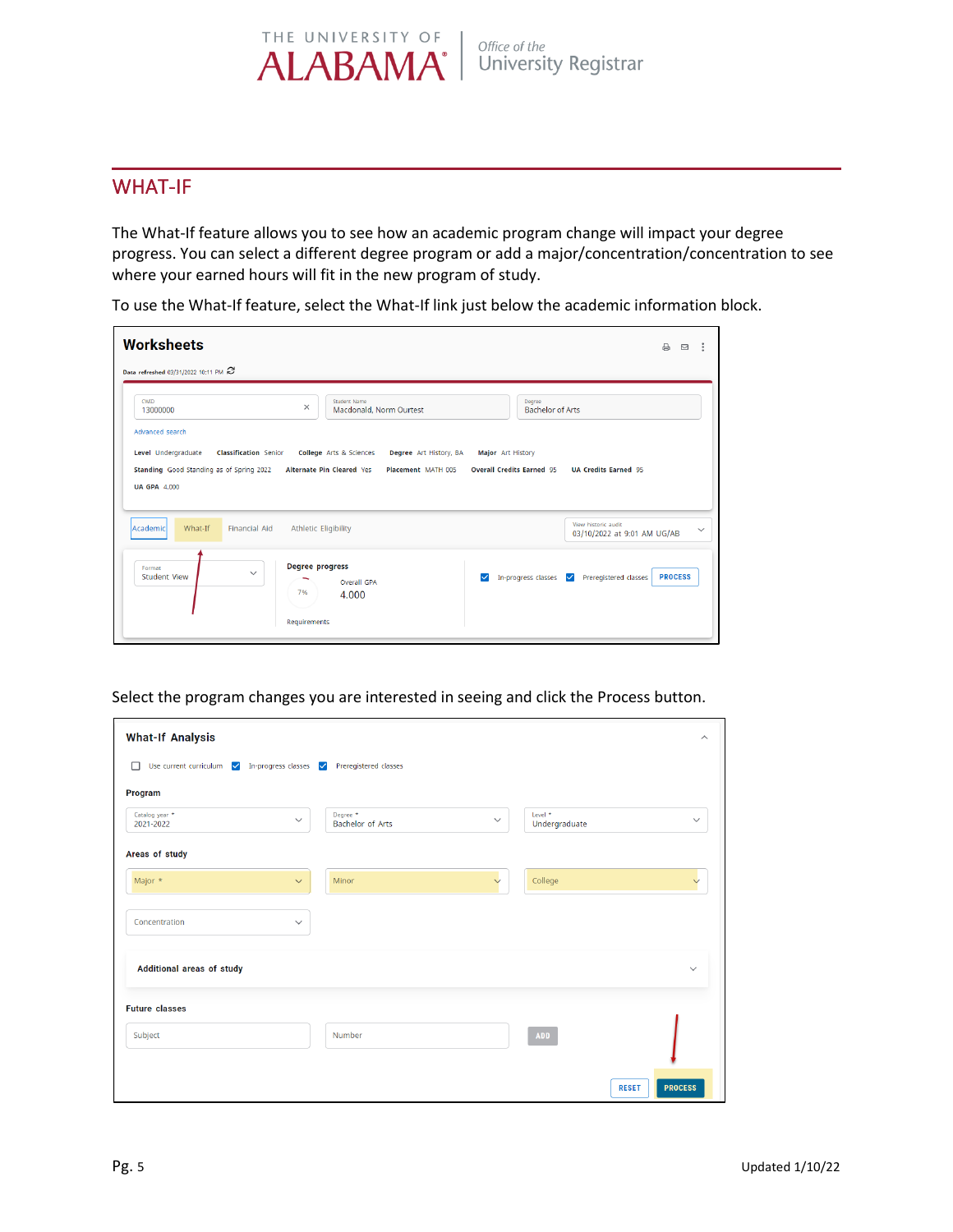A new audit will appear that incorporates courses you've already taken into the new degree program. If you decide to make a change to your academic program, you will need to do so using the Change of Major/Minor application on the Student page of myBama.

Office of the

**University Registrar** 

### PLANS

A Plan allows you to plan out your class schedule. You can make as many plans as you would like, but only your advisor can mark a plan as active. They may lock this plan so that no changes are made to the plan inadvertently.

Plans **DO NOT** register you for courses and **DO NOT** guarantee that a course will be offered when you want to take it, but it does allow a big picture view of your academic career.

Create or edit a **student educational plan** using a template or from scratch

THE UNIVERSITY OF

**ALABAMA**<sup>\*</sup>

To access the Student Educational Planner, click on the PLANS link at the top of the page.

| <b>A</b> Degree Works<br><b>WORKSHEETS</b><br><b>EXCEPTIONS</b><br><b>PLANS</b><br><b>ADVISING</b><br><b>ADMIN</b>                                                                                                                                                                                                                                                                                                        |          |   | $\Omega$ |
|---------------------------------------------------------------------------------------------------------------------------------------------------------------------------------------------------------------------------------------------------------------------------------------------------------------------------------------------------------------------------------------------------------------------------|----------|---|----------|
| <b>Worksheets</b><br>Data refreshed 03/31/2022 10:11 PM                                                                                                                                                                                                                                                                                                                                                                   | $\oplus$ | Ø | - 3      |
| CWID<br>Student Name<br>Degree<br>$\times$<br><b>Bachelor of Arts</b><br>Advanced search<br>Level Undergraduate<br><b>Classification Senior</b><br>College Arts & Sciences<br>Degree Art History, BA<br>Major Art History<br>Standing Good Standing as of Spring 2022<br><b>Alternate Pin Cleared Yes</b><br><b>Overall Credits Earned 95</b><br>Placement MATH 005<br><b>UA Credits Earned 95</b><br><b>UA GPA 4,000</b> |          |   |          |

#### **To Create a New Plan:**

- 1. Click on 'blank plan' (Templates are only used by Nursing or Social Work. If this is your major, select the appropriate template.)
- 2. Select the term in which you would like your plan to start
- 3. Enter a plan name or description and save

Add terms and courses as described below to build your plan.

#### **To Add a New Term/Course**

- 1. Use the '+' icon to add a course to a particular term. Use the 'Add Term' to add additional terms
- 2. Select a course from the list
- 3. Drag and Drop the requirement to the correct term.

#### OR

4. Use the + to select courses from a list

The plan will automatically save when you return to the worksheet view.

Delete a course by selecting the 'delete this requirement found under the 'more options' menu.

Move a course to another term by dragging and dropping or reassigning to another term.